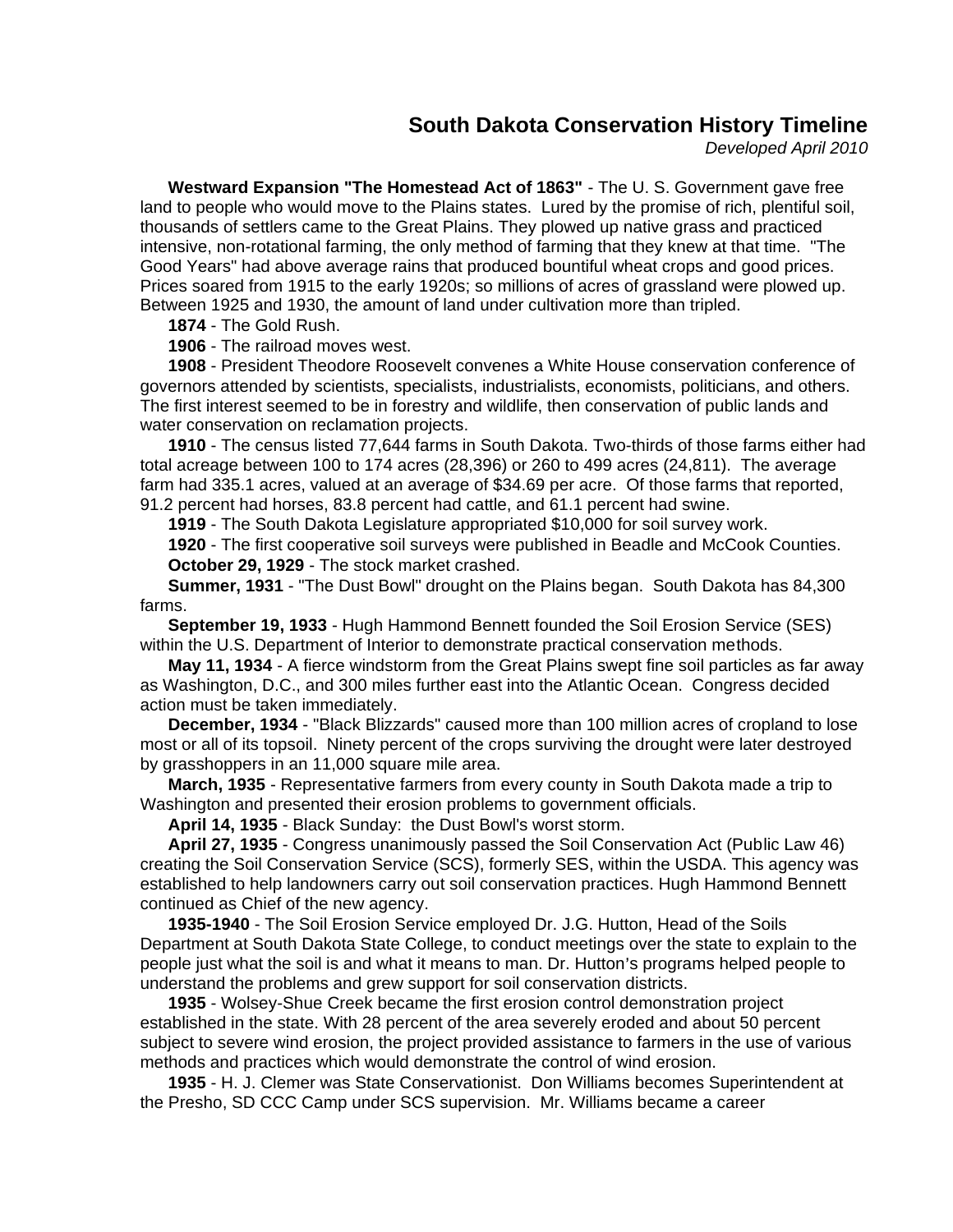conservationist.

**June, 1935** - Civilian Conservation Corps (CCC) Camp SCS-3-2746th Company was established in Alcester. The enrollees constructed dams, sod waterways, grade stabilization structures, and terraces. They planted trees and renovated the old woodland areas. The camp was phased out in 1941.

**July, 1935** - CCC Camp SCS-1-4726th Company established in Chamberlain. The enrollees constructed earthen dams and installed conservation practices on farm and ranch lands in Brule, Buffalo, and Lyman counties. The camp closed out in 1940.

**Fall, 1935** - CCC Camp SCS-4--2770th Company established in Huron. The primary jobs were two rubble masonry dams constructed on the James River and conservation activities on Huron area farms. Men from the Huron Camp establish a side camp in Presho the fall of 1935. They constructed several large earth dam for flood control as well as recreational development.

**October, 1935** - The Winner-Dixon project started to address wind and water erosion. In addition to the practices demonstrated at Wolsey-Shue, contouring and contour strip cropping with terracing were demonstrated.

**December, 1935** - Nationwide, the Soil Conservation Service (SCS) reached peak numbers (498) of Civilian Conservation Corps (CCC) camps operated for conservation work in rural areas. Operated until 1942, several CCC camps in South Dakota were supervised by the SCS.

**1936** - A. D. Ellingson was State Conservationist.

**May, 1936** - The Huron Camp established a side camp at Miller for to construct Lake Dakotah, an earthen dam. The was used as a Boy Scout Camp and for other recreational activities.

**October, 1936** - CCC Camp SCS-6--2765th Company established in Ft. Meade. The enrollees performed all types of conservation work on farm land and private forested areas.

**February, 1937** - President Franklin D. Roosevelt urged state governors to enact conservation district law that allowed landowners to organize conservation districts; 21 states responded, including South Dakota.

*My dear Governor:*

 *The dust storms and floods of the last few years have underscored the importance of programs to control soil erosion. I need not emphasize to you the seriousness of the problem and the desirability of our taking effective action, as a Nation and in the several States, to conserve the soil as our basic asset. The Nation that destroys its soil destroys itself.*

 *In the Act of Congress approved April 27, 1935 (Public No. 46 of the 74th Congress), the Federal Government, through the Soil Conservation Service of the Department of Agriculture, initiated a broad program for the control of soil erosion. Demonstration work has been undertaken but much remains to be done. The conduct of isolated demonstration projects cannot control erosion adequately. Such work can only point the way.*

 *The problem is further complicated by the fact that the failure to control erosion on some lands, particularly if such eroding lands are situated strategically at the heads of valleys or watersheds, can cause a washing and blowing of soil onto other lands, and make the control of erosion anywhere in the valley or watershed all the more difficult. We are confronted with the fact that, for the problem to be adequately dealt with, the erodible land in every watershed must be brought under some form of control.*

 *To supplement the Federal programs, and safeguard their results, State legislation is needed. At the request of representatives from a number of States, and in cooperation with them, the Department of Agriculture has prepared a standard form of suitable State legislation for this purpose, generally referred to as the Standard State Soil Conservation Districts Law. The Act provides for the organization of "soil conservation districts" as governmental subdivisions of the State to carry on projects for erosion control, and to*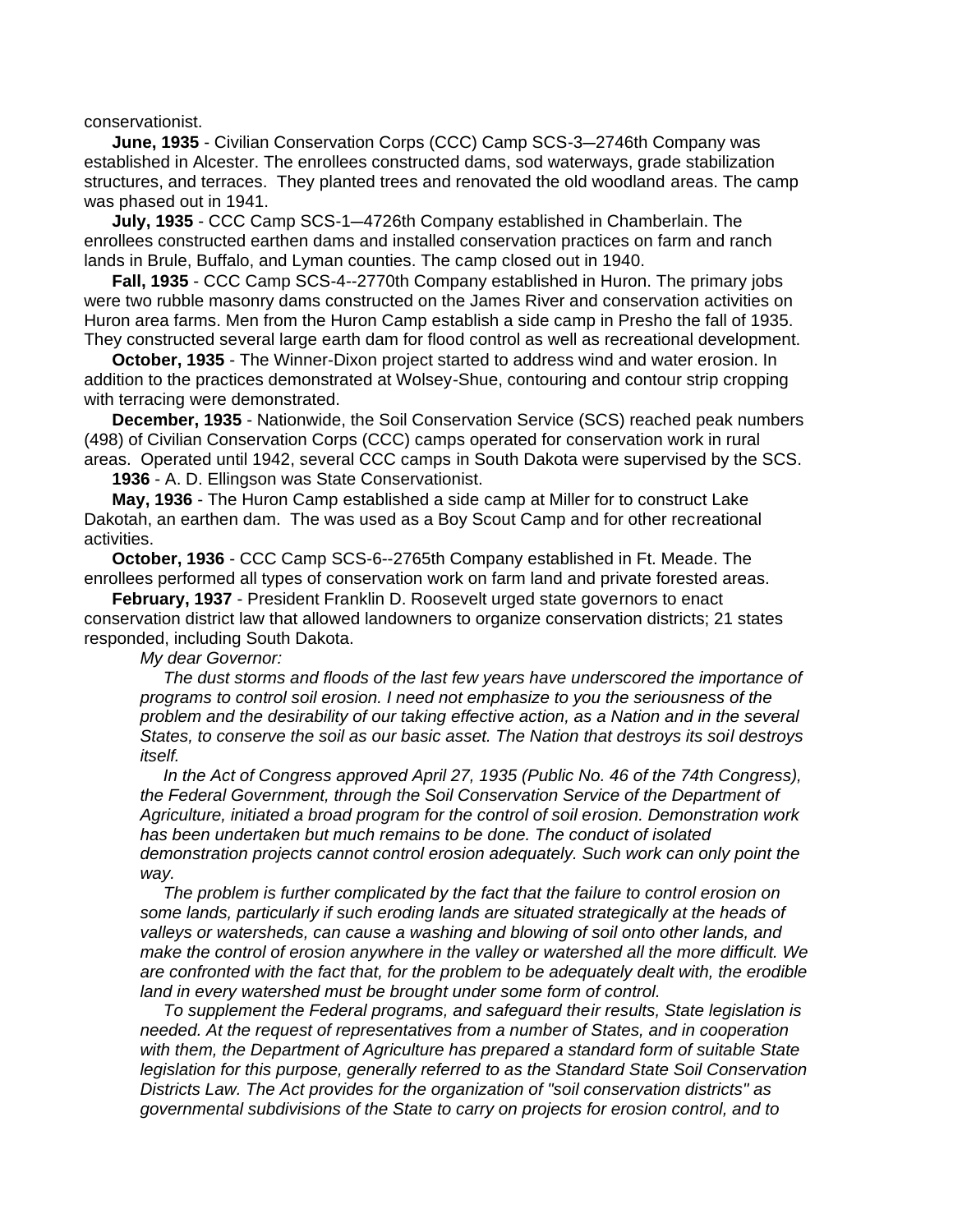*enact into law land-use regulations concerning soil erosion after such regulations have been approved in a referendum. Such legislation is imperative to enable farmers to take the necessary cooperative action.*

 *I am sending to you several copies of the Standard State Soil Conservation Districts Law, with a memorandum summarizing its basic provisions. I hope that you will see fit to make the adoption of legislation along the lines of the Standard Act part of the agricultural program for your State.*

 *Very sincerely yours, President Franklin D. Roosevelt*

**February 16, 1937** - South Dakota's House Agriculture Committee introduced HB 206 which is the enabling legislation for South Dakota's conservation districts and the Conservation Commission.

**February 23, 1937** - The House passed HB 206. Future governor George T. Mickelson was Speaker of the House.

**February 24, 1937** - HB 206 was sent to Senate Agriculture Committee.

**February 25, 1937** - Senate Agriculture Committee voted to recommend passage.

**February 27, 1937** - The Senate passed HB 206 and sent the bill to Governor Leslie Jensen for signature.

**March 7, 1937** - Governor Leslie Jensen of Hot Springs signed HB 206, which becomes law July 1, 1937.

**1937** - CCC (Alcester) side camp established at Vermillion on an 80-acre nursery project.

**1937** - Tri-County and Brown Marshall Conservation Districts created.

**1937** - SCS Chief Hugh Hammond Bennett insisted that a soil survey would provide the basis for conservation planning for farms and ranches.

**1938** - Ross Davies was State Conservationist.

**1938** – Brule-Buffalo, Clearfield-Keyapaha and American Creek Conservation Districts created.

**1939** – Sanborn and Emanuel Chateau Creek (to become BonHomme) Conservation Districts created.

**1940** – Clay, Sioux Brule (to become Union), Pennington, Custer and Haakon Conservation Districts created.

**February, 1941** - Representatives of the twelve existing soil conservation districts met to discuss common issues. They set up a temporary organization with E.B. Dwight, Springfield, as chairman and Horace Wagner, Reliance, as vice-chairman, and made plans to meet in 1942 to form a permanent organization.

**1941** – Carpenter (discontinued), Lawrence-Butte (to become Lawrence), Elk Creek, Lincoln, Rosebud (to become Todd), Roberts, and Scotland (merged with Emanual Chateau Creek), Fall River, Spink, Minnehaha, Gregory, and Jackson-Washabaugh created.

**February 9, 1942** - The South Dakota Association of Conservation Districts (SDACD) was established to promote conservation practices between conservation districts and assist with the exchange of information regarding the administration and operation of conservation districts.

**1942** – Codington, Day, Hamill, Elm Creek-Midland (to become Hand), Turner, and West Beadle (to become Beadle) Conservation Districts created.

**1943** – Jerauld and Academy (to become Charles Mix) Conservation Districts created.

**1944** – Yankton, Marshall, Moody and Brookings Conservation Districts created.

**December 22, 1944** - The Flood Control Act of 1944 authorized 11 flood prevention projects and the Emergency Watershed Protection Program to help protect lives and property following natural disasters.

**1945** – Hamlin Conservation District was created.

**1945** - Water conservation officially became a part of SCS's responsibility when water conservation and utilization programs were transferred from other agencies.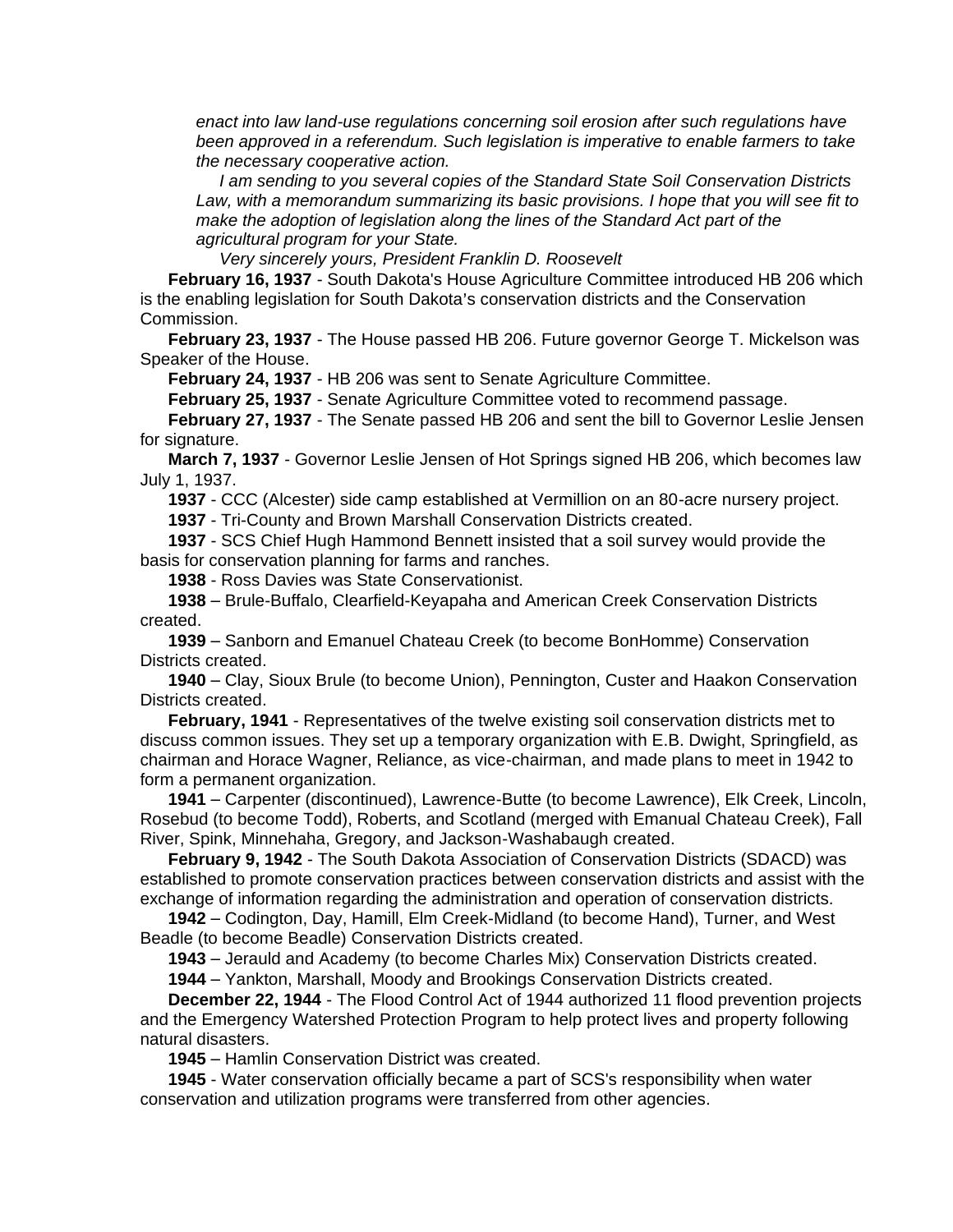**1945** - The Rural Credit Department was removed as a member of the State Soil Conservation Committee and replaced with the State Secretary of Agriculture.

**1946** - The SDACD became a member of the National Association of Conservation Districts.

**1946** – Hanson and Eastern Pennington Conservation Districts created.

**1947** – Deuel, Kingsbury, Grant, Aurora, Campbell and Clark Conservation Districts created.

**1947** - The first cooperative soil surveys of entire counties (Spink and Brookings) were completed.

**1948** – McCook and Butte Conservation Districts created.

**1949** – South Brown and Harding Conservation Districts created.

**1949** - Soil monoliths were developed as a soil profile visual aid to study and identify soils.

**1949** - The Legislature established a special revenue loan fund and authorized the State Soil Conservation Committee to make loans from that fund.

**July, 1949** - E.J. Dyksterhuis introduced the first concepts of range sites and range condition. As the first State Range Extension Specialist in South Dakota, he worked closely with SCS.

**1950** - Number of farms in South Dakota: 67,100.

**1951** – East Corson (discontinued), Lake, West Corson (to become Corson), and Hughes Conservation Districts created.

**1952** - Steve Kortan was State Conservationist.

**1952** – Miner, Davison, Bennett and Dewey Conservation Districts created.

**April 1, 1953** - SCS was assigned all USDA flood control responsibility and river basin investigations.

**1953** – Hyde, Shannon and Ziebach Conservation Districts created.

**October 5, 1953** - During the 13th State Convention of Soil Conservation Districts in Mitchell, 32 wives of district supervisors and technicians organized the State Auxiliary. Mrs. Harry Martens presided.

**November 27, 1953** - South Dakotan Don Williams (b. Clark County) becomes the second administrator of SCS serving in Washington, D.C., through January 11, 1969.

**1954** – McPherson, Potter, Stanley, and Mellette Conservation Districts created.

**August 4, 1954** - The Small Watershed Protection and Flood Prevention Act (Public Law 83-566) was enacted to help communities protect, improve, and develop watersheds.

**1955** – Perkins, Jones, and Edmunds Conservation Districts created

**1956** - The Agricultural Act passed with the conservation reserve and acreage reserve programs. It soon became known as the Soil Bank Act, which took 29 million acres out of production by offering farmers 3 to 10 year contracts; it also focused on increasing wildlife habitat.

**1956** – Walworth and Sully Conservation Districts created

**1957**- The State Soil Conservation Committee membership became the State Secretary of Agriculture and six farmer members appointed by the Governor. The Director of the State Extension Service, the Director of the State Agricultural Experiment Station, and the Commissioner of School and Public Lands became advisory members. The Committee was required to invite the Secretary of Agriculture of the United States as an advisory member.

**1961** – Hutchinson Conservation District created.

**1961**- The State Soil Conservation Committee' name changed to the Soil and Water Conservation Committee. The Soil and Water Conservation Committee would perform certain functions and duties with respect to watershed projects.

**1961**- Thomas Boylan, McPherson County, showed mulch (grass left in the pasture) that resulted from conservation grazing practices. Only 3.5 inches rain fell that year; and the county was declared a disaster area. Now it is the Nature Conservancy Ranch.

**1962** - The Resource Conservation and Development Program (RC&D) was created to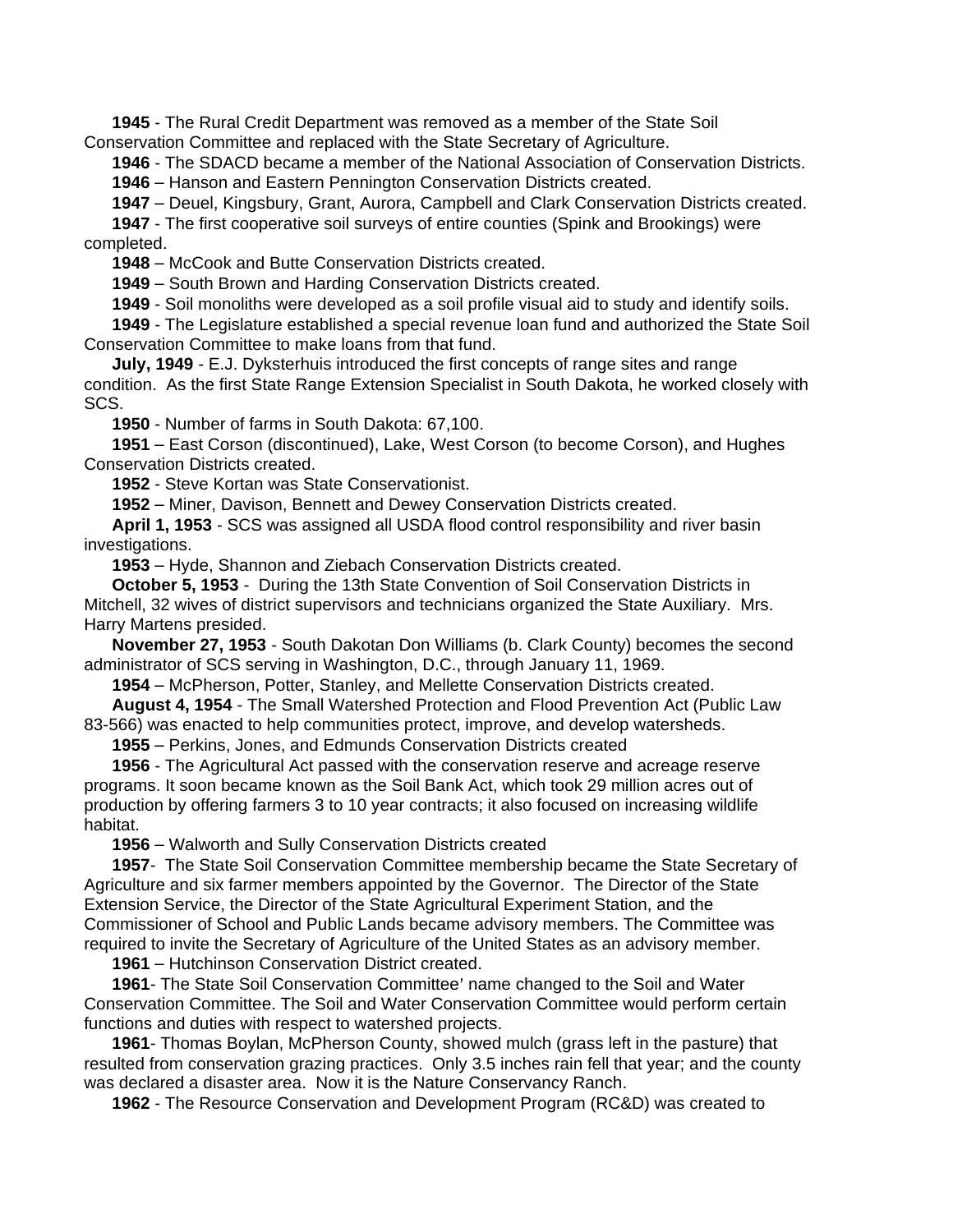advance community development and environmental protection in multi-county areas.

**1965** – Douglas Conservation District created.

**1966** - Vince Shally was State Conservationist.

**September, 1966** - SCS provided or began providing soil surveys and interpretations to assist states and other private agencies in community and resource planning.

**February 7, 1967** - The National Association of State Conservation Agencies was officially organized.

**1967** – Faulk Conservation District created.

**June, 1967** - SCS assisted more than 3,000 conservation districts, which covered 95 percent of the nation's privately-owned farmland. Now, 69 districts serve South Dakota.

**December 14, 1967**- South Dakota Association of Conservation Districts, Inc. officially incorporated as a South Dakota nonprofit corporation.

**1968** - The expanding roles of the districts is reflected by subsequent name changes from soil conservation districts to soil and water conservation districts and finally simply to conservation districts. The latter name change represents the versatile role districts currently play in implementing conservation practices with producers.

**1971**- The Conservation Commission implemented the Range Resource Program to improve SD's 25 million acres of grassland.

**1972** – All lands within South Dakota are encompassed within conservation districts when the City of Freeman joins the Hutchinson County Conservation District.

**1973** - The State Conservation Commission was transferred to the Department of Environmental Protection.

**1973** - Conservation district employees formed the South Dakota Association of Conservation Districts Employees Association, one of the first in the nation to be formed.

**1974** - The state legislature added two State Conservation Commission members, bringing the membership to nine; the new members represented the surface mining industry. The legislature added SDCL 38-8 (Conservation Districts) and 45-6A (Mining Land Reclamation) as functions performed by the State Conservation Commission.

**1975** - The Division of Conservation was created within the South Dakota Department of Agriculture. The legislature transferred the State Conservation Commission to the Department of Agriculture.

**1975** - R. D. Swenson was State Conservationist.

**1976** - The legislature passed the "Sediment and Erosion Control Act," requiring each conservation district to develop and implement comprehensive sediment and erosion control guidelines.

**1977** - The first National Resources Inventory (NRI) was conducted, and, until 1997, was done on a five-year cycle. The Rural Development Act of 1972 and the Soil and Water Resources Conservation Act of 1977 directed SCS to assess the status, condition, and trends of soil, water, and related resources on non-federal lands.

**November 18, 1977** - Congress passed the Soil and Water Resources Conservation Act (RCA) to conserve, protect, and enhance the nation's natural resources for future uses.

**1978** - Number of farms in South Dakota: 40,000.

**1979** - Number of farms in South Dakota: 39,000.

**1980s** - The first computer systems appeared in the USDA-SCS Huron State Office and were primarily used for data entry and storage of information such as hydraulic computations consisting of surface water profiles and other hydrologic analyses.

**1983** - Number of farms in South Dakota: 37,000.

**1984** – South Dakota legislature passed the Blowing Dust & Fragile Lands Act, incorporating additional standards in the Soil Erosion & Sediment Damage Control Law.

**1985** - SCS was permitted to use volunteers as Congress passed the Food and Agriculture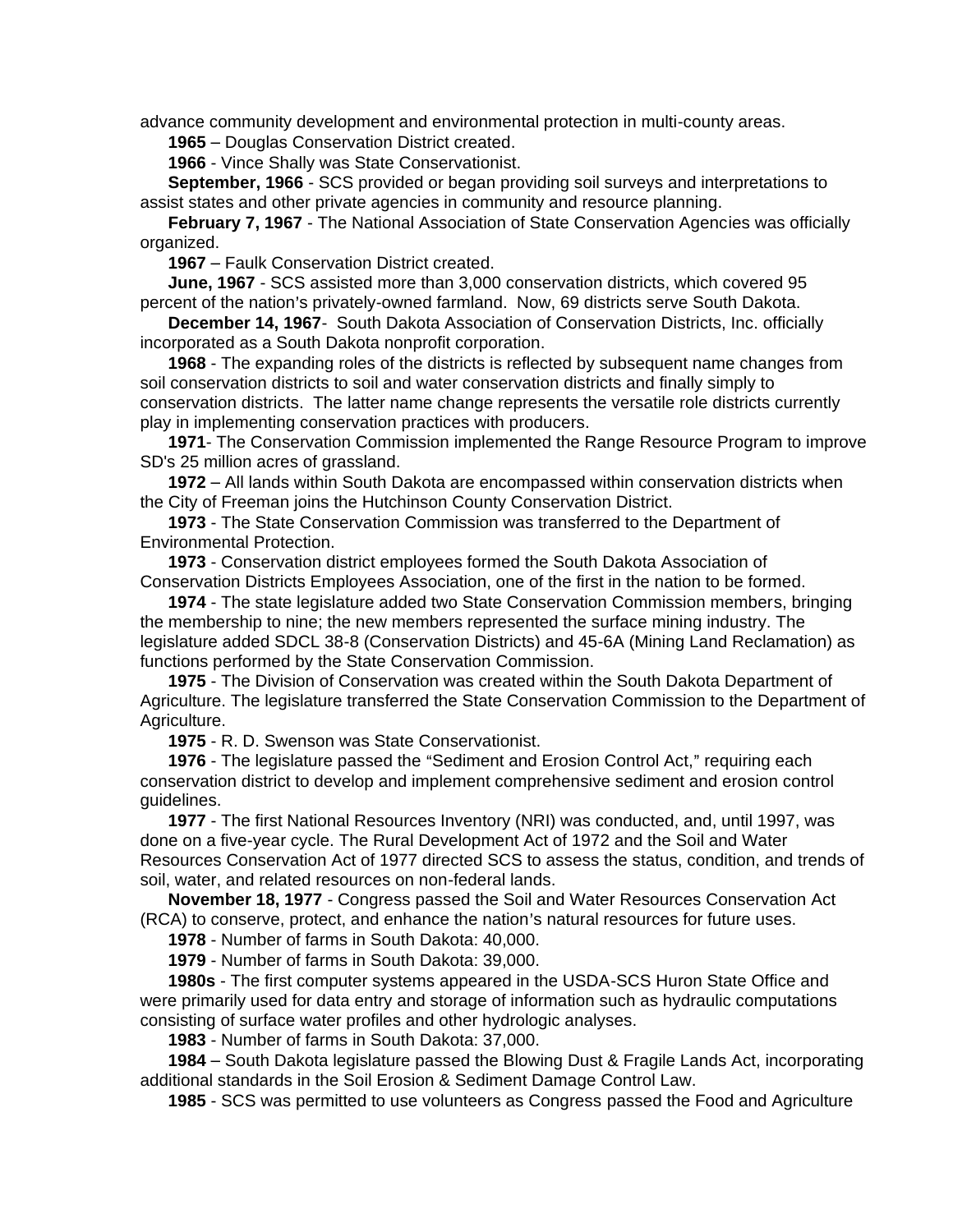Act. Earth Team volunteers assisted with the increased workload of SCS primarily due to the Farm Bill. Since its inception, almost 482,000 Earth Team volunteers have donated more than 14 million hours.

**1985** - The legislature established the soil and water compatibility program with the State Conservation Commission being responsible for approving or disapproving applications for irrigation permits. This program was repealed in 1994.

**December 23, 1985** - The Food Security Act established highly erodible land (HEL) protection, reduction of wetland conversion (Swampbuster), and the Conservation Reserve Program (CRP). This Farm Bill also required a soil map on all land considered highly erodible, so that conservation plans could be implemented by December 31, 1989. Landowners are required to carry out their plans to receive USDA conservation program benefits.

**1986** - C. Budd Fountain was State Conservationist.

**1988** - Billy Milliken was State Conservationist.

**1990** - The South Dakota Legislature named Houdek as South Dakota state soil.

**1990 Farm Bill** - The Food Agriculture and Conservation Trade Act continued HEL and Swampbuster provisions and CRP and authorized the Wetlands Reserve Program (WRP).

**1991** - Ronald E. Hendricks was State Conservationist.

**1991** - The State Conservation Commission, the Division of Conservation and its partners created the "State Conservation Plan" for coordinating the conservation of South Dakota's natural resources.

**1991** – South Dakota legislature enacted legislation to address "severe and persistent wind or water erosion" damage on county and township roads.

**October 8, 1991** - The South Dakota Soil Survey First Edition was completed.

**1992** - A Crop Residue Management Alliance was established to assist producers with the implementation of their conservation plans as a result of the 1985 and 1990 Farm Bills.

**1992** - The state legislature created a special fund known as the "conservation commission grant fund" dedicated for conservation districts for cropland, grassland and water quality improvement projects.

**1993** - Number of farms in South Dakota: 34,500.

**October 20, 1994** - To better reflect its efforts to conserve all resources, the Soil Conservation Service received a new name: the Natural Resources Conservation Service (NRCS).

**1994** - The legislature established the coordinated soil and water conservation program and fund (previously known as the "conservation commission grant fund"). The legislature also removed the dedicated projects list , instead referencing the purposes "identified in the South Dakota coordinated soil and water conservation plan".

**1995** - Governor Janklow established the Division of Resource Conservation and Forestry, combining the Division of Conservation with the Division of Forestry.

**1996** - Dean Fisher was State Conservationist.

**1996** - Federal Agriculture Improvement and Reform Act created the Environmental Quality Incentives Program (EQIP) and Wildlife Habitat Incentives Program (WHIP) and continued WRP and CRP. These programs were designed to enhance wildlife, improve wetlands, and address specific resource concerns on farms.

**1997** - The first South Dakota NRCS Tribal Liaison position was established.

**1999** - The Oglala Sioux Tribal Conservation District (Pine Ridge) was formed.

**July 13, 2001** - The first Wetlands Reserve Program (WRP) contract with a Native American tribe in SD (and in the nation) was recorded in Moody County.

**2001** - Janet L. Oertly became State Conservationist.

**2002** - The Farm Security and Rural Investment Act (Farm Bill) authorized two new programs. The Conservation Security Program (CSP) was created to reward farmers for